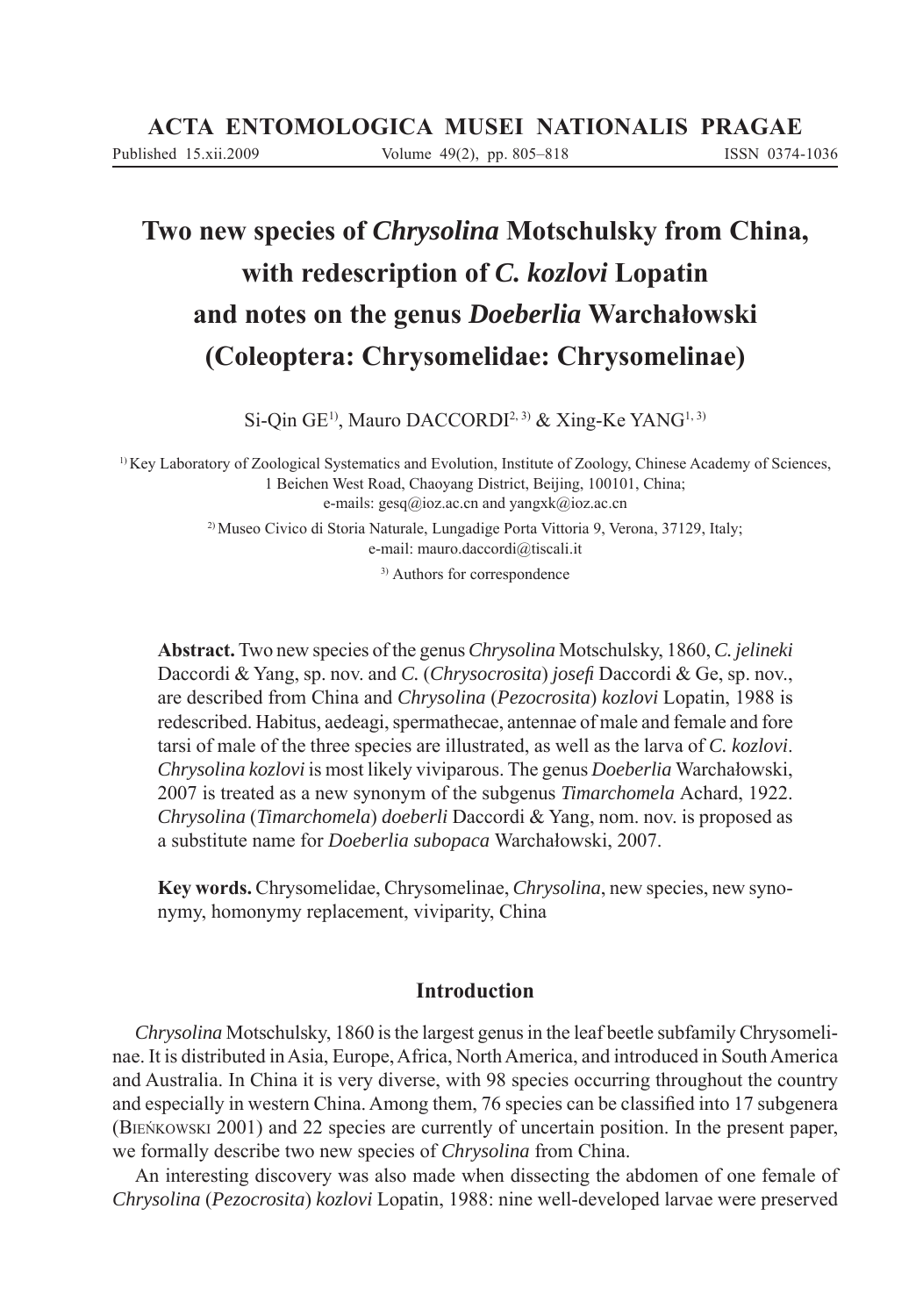inside the abdomen though the specimen had been dried for over 40 years. Later, we have examined several other female specimens which all had well preserved larvae in the abdomen. Viviparity, like parthenogenesis, is not very common among chrysomelids, and seems rather randomly distributed (BONTEMS & LEE 2008). The genus *Chrysolina* contains a whole continuum ranging from oviparous species to species that incubate eggs inside the mother to species that give birth to larvae which have apparently been nourished inside the mother (CHAMPION & CHAPMAN 1901; BONTEMS 1981, 1984, 1988). We redescribe *C. kozlovi* and provide images of its larvae.

Finally, we discuss the nomenclatorial status of the genus *Doeberlia* Warchałowski, 2007 and its type species *Doeberlia subopaca* Warchałowski, 2007, which occurs in China as well.

# **Material and methods**

This work is based on internal and external morphological characters. Specimens were examined using a Leica dissecting stereomicroscope with a drawing tube (8–100x magnification). Measurements were made using an ocular micrometer. Internal sclerotized structures were dissected in hot water. Heavily sclerotized parts were soaked in a dilute solution of potassium hydroxide (about 25%), then put in acetic acid and in ethanol; the dissected parts were glued to a triangular label pinned under the specimen. Species have been characterized using colour form, clypeus, eyes, mouth-parts, antennae, pronotum, scutellum, elytra, legs, punctures of head, pronotum, elytra and ventral side.

Type specimens are deposited in following collections:

- BMNH Natural History Museum, London, United Kingdom;
- HKc Horst Kippenberg collection, Herzogenaurach, Germany;
- IZAS Institute of Zoology, Chinese Academy of Sciences, Beijing, China;
- MDc Mauro Daccordi collection, Verona, Italy;
- NMPC National Museum, Prague, Czech Republic;
- ZIN Zoological Institute, Russian Academy of Sciences, St. Petersburg, Russia.

## **Taxonomy**

#### *Chrysolina* **Motschulsky, 1860**

*Chrysolina* Motschulsky, 1860: 210. Type species: *Chrysomela staphylaea* Linnaeus, 1758, by original designation.

## *Chrysolina* **(***Chrysocrosita***)** *josefi* **Daccordi & Ge, sp. nov.**

(Figs. 1–7)

**Type locality.** China, Henan, Lushi, Qihe Linchang, 1200 m a.s.l.

**Type material.** HOLOTYPE: , **CHINA: HENAN:** Lushi, Qihe Linchang, 1200 m, 20.vii.2008, leg. Kang-Zhen Dong (IZAS). PARATYPES: CHINA: HENAN:  $32 \text{ } \textcircled{2}9 \text{ } \textcircled{2}9$ , same data as holotype (IZAS,  $3 \text{ } \textcircled{3}3 \text{ } \textcircled{2}9$  MDc); Lushi: 10 6 , 1700 m, 20.vii.2001, leg. Si-Qin Ge (IZAS); Songxian: Baiyunshan: 2 , 1300 m, 10–15.viii.2000, leg. Shen, Ren, Liu, Wang (IZAS); 1  $\Omega$ , 1500 m, 20.vii.1999, leg. Xiaocheng Shen (IZAS); 11  $\partial \Omega$  11  $\Omega$ , 1500 m, 23.vii. 2001, leg. Si-Qin Ge (IZAS); 13  $993\%$ , 1600 m, 19.vii.2002, leg. Li-Jie Zhang (IZAS, 2  $329$ BMNH); 2  $\Im\Im$  1  $\Im$ , 1600 m, 19.vii.2002, leg. Wen-Zhu Li (IZAS); 6  $\Im\Im$  4  $\Im$   $\Im$ , 1900 m, 23.vii.2002, leg. Li-Jie Zhang (IZAS,  $2 \text{ } \textcircled{2} \, 2 \, \textcircled{2} \, 2 \, \text{ } \text{NMPC}$ );  $3 \, \textcircled{2} \, 2$ , leg. Li-Jie Zhang (IZAS);  $2 \, \textcircled{3} \, 3 \, \textcircled{2} \, 2$ , 1600–2000 m, 24.vii.2002, leg. Li-Jie Zhang (IZAS); Songxian: Shaolinsi:  $1 \land$ , 850 m, 16.vii.2002, leg. Li-Jie Zhang (IZAS); Dengfangxian: Yuhangzhai: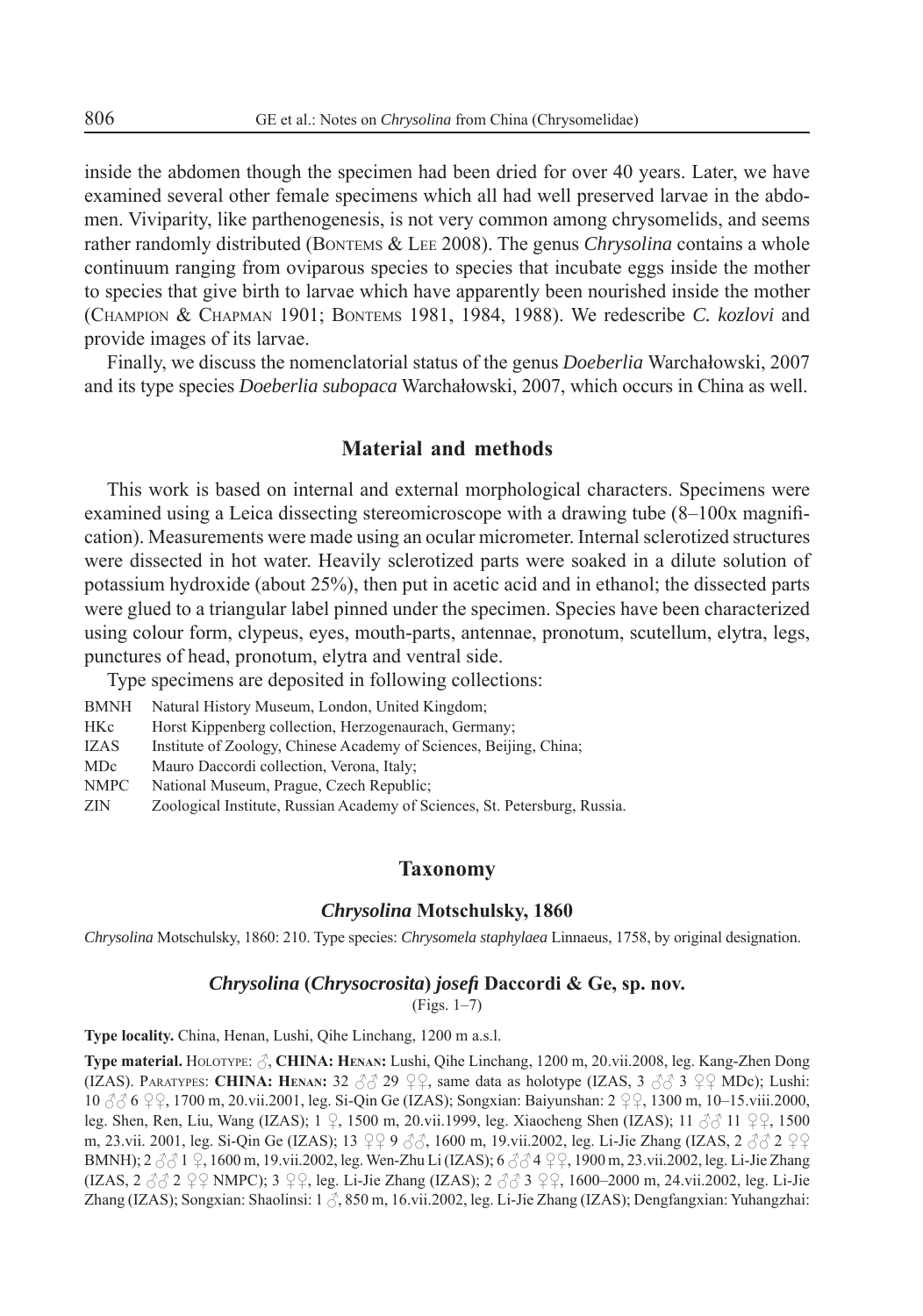1  $\Omega$ , 900m, 17.vii.2002, leg. Li-Jie Zhang (IZAS); Funiu Shan, Shiren shan: 5  $\partial \partial \Omega$   $\Omega$   $\Omega$  33°42′N, 112°15′E, 2000 m, 15.vi–7.vii.2007, leg. J. Turna (4  $\beta \beta$  4  $\textcircled{2}$  MDc, 1  $\beta$  1  $\textcircled{2}$  BMNH). SHAANXI: 7  $\beta \beta$  2  $\textcircled{2}$ , pass 50 km S. Xi'an road, Xi'an Ning shan 2000 m, 33°8′N, 108°8′E, Qin Ling Shan, 11.vi.2002, leg. J. Turna (4  $\beta\beta$  2  $\gamma$  MDc, 2  $\beta\beta$ BMNH,  $1 \land \text{in HKc}$ ;  $1 \land \text{Xi}$  an env., Qin Ling mts., 33°50′933N, 108°48′760E, Jiwozi, 1800 m,1.vii.2007, leg. P. Baňař (MDc). **S**HANXI: 2 <sup>Q Q</sup>. Yongji, 9–18.v.2005, leg. E. Kučera (MDc).

**Diagnosis.** Black with bronze lustre; hind wing absent; pronotum lacking setigerous punctures on both anterior and posterior corners, with shallow lateral longitudinal depression; hind tarsomere 3 complete, entirely pubescent beneath in male and pubescent ventro-laterally in female; elytra with confused punctures; inner edge of epipleuron with bristles along apical third of its length; hypomera wrinkled and without punctures; pygidium with arcuate apex and long, deep, longitudinal median depression.

**Description** (based on holotype). Colour. Black with bronze lustre; antennomeres 1 and 2 reddish brown; eyes yellowish brown; apex of labrum, apex of clypeus, middle part of mandible, maxilla and galea reddish brown; onychium and claws yellowish brown.

Body. Length: 6.40 mm; width: 3.40 mm. Elongate-ovoid, large; convex in lateral view; hind wings absent (Fig. 1).

Head. Subprognathous, flat in lateral view; anterofrontal ridge sinuous. Clypeus trapezoid, with sparse pubescence and moderate punctures, base not raised; labrum incised anteromedially; frons smooth with sparse and moderate punctures; coronal suture present, frontal suture absent; vertex with sparse, moderate punctures; eyes oblong, dorso-ventral eye length (measured between dorsal and ventral side of eye) 0.36 mm, interocular distance 1.12 mm; mandible strong, with two denticles, outer surface with sparse and moderate punctures and dense pubescence; maxillary palpomere 3 shorter than palpomere 4, apex of the latter truncate. Antennae extending to base of elytra, with narrow segments; preapical segments as long as broad, not flattened; lengths of antennomeres 1–11 (in mm):  $0.32 : 0.24 : 0.32 : 0.24 : 0.24 :$  $0.24:0.32:0.32:0.32:0.32:0.52$  (Fig. 2).

Prothorax. Length: 1.64 mm; width: 3.28 mm; trapezoidal, cilia of anterior margin present; anterior and posterior margin bordered; lateral margin narrow, distinctly visible from above and lacking setigerous punctures on both anterior and posterior corners; disc smooth, not strongly dilated anterior to middle; punctures on central portion moderate and dense, larger than those of head; disc without antebasal transverse impression and with shallow lateral longitudinal depression and dense punctures in depression near lateral side; punctures lateral to disc large and dense.

Scutellum. Subtriangular, with sparse and small punctures.

Elytra. Length along suture: 5.12 mm; combined width: 4.48 mm. Humeral callus absent; elytra with confused punctures; punctures smaller than those of side of pronotum; epipleuron horizontal, with outer border sharp, inner edge with sparse bristles along apical third of its length.

Legs. Femora slender, with sparse and moderate punctures and sparse pubescence; tibiae slender, with sparse and moderate punctures and sparse pubescence; tibiae with coarse punctures dorsally and dense pubescence apically; apices of all tibiae not expanded externally; fore tarsomere 1 enlarged; hind tarsomere 3 complete and entirely pubescent beneath, with shallow emargination; relative lengths of hind tarsomeres:  $5 > 1 > 3 > 2$ , tarsomere 5 not ventrally toothed (Fig. 4); tarsal claws simple.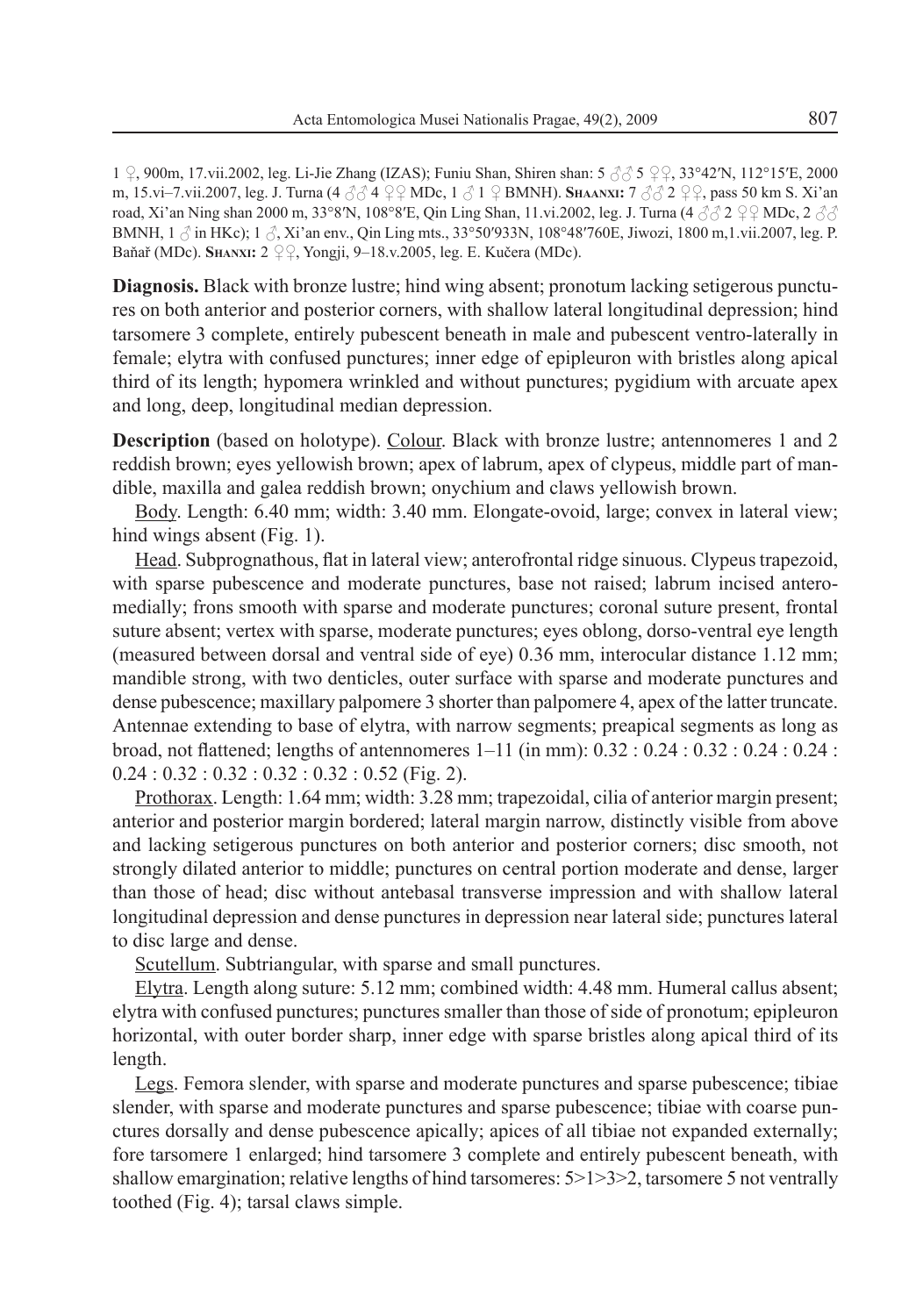

Figs. 1–7. *Chrysolina* (*Chrysocrosita*) *josefi* sp. nov. 1 – habitus; 2 – antenna, male; 3 – antenna, female; 4 – fore tarsus, male, dorsal view; 5 – aedeagus, dorsal view; 6 – aedeagus, lateral view; 7 – spermatheca.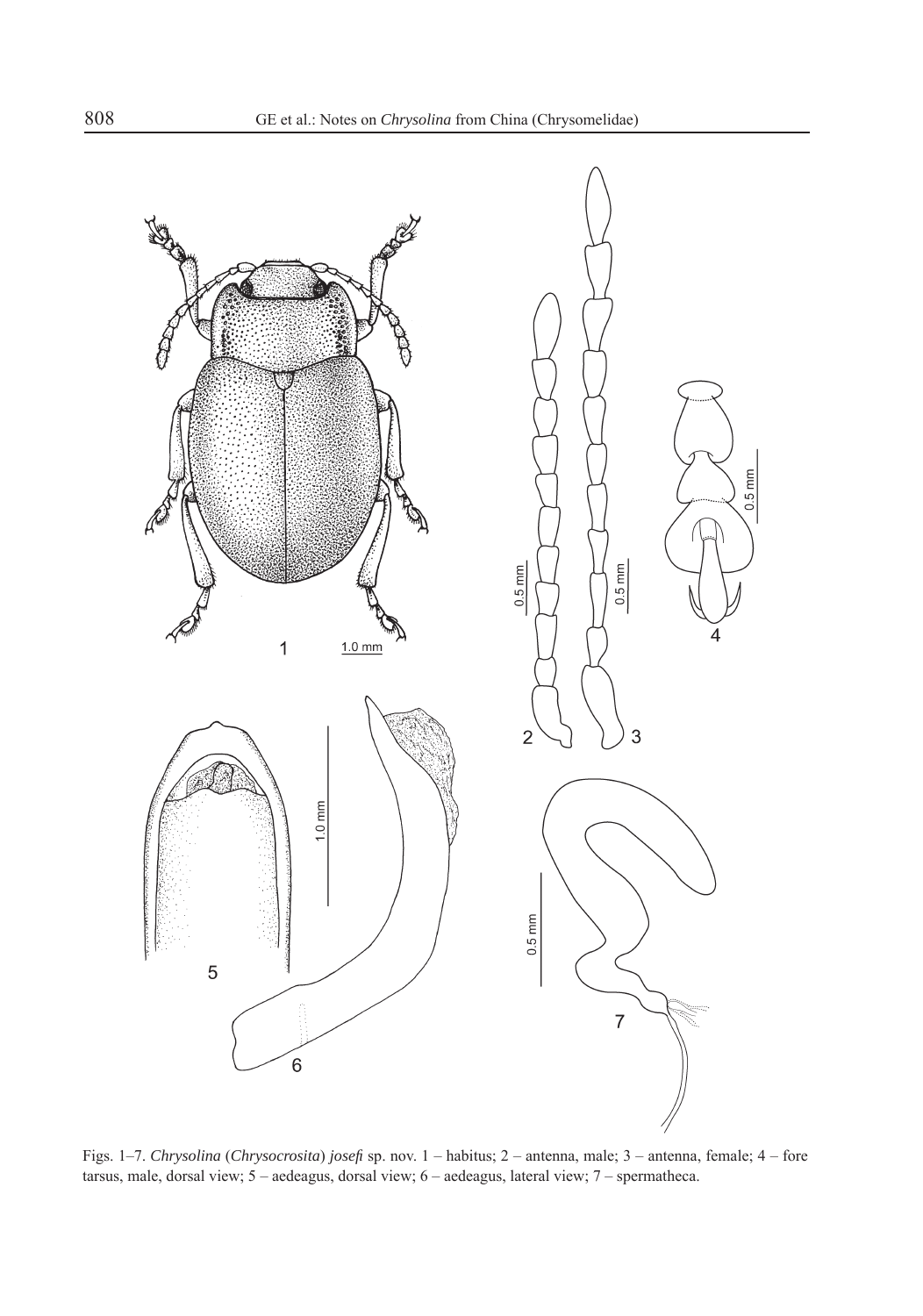Venter. Hypomera wrinkled and without punctures; cilia present on anterior margin of prosternum; middle part of intercoxal prosternal process more than half as wide as apex; prosternum with dense and large punctures, shagreened, truncate posteriorly, and not emarginate; anterior coxal cavities open posteriorly; mesoventrite shorter than prosternum between coxae; intercoxal process of metaventrite bordered and not truncate anteriorly; metaventrite shorter than prosternum, with moderate and dense punctures; mesepisternum, mesepimeron and metepisternum with moderate and sparse punctures; abdominal ventrites with sparse and moderate punctures; ventrite 1 without carina; ventrites not extending to sides; last abdominal ventrite of male without emargination; pygidium with arcuate apex and long deep longitudinal depression medially.

Median lobe of aedeagus (Figs. 5–6). Basal part of median lobe broader than apical part, curved in lateral view.

Female (based on paratypes) distinctly larger and broader than male. Fore tarsomere 1 not enlarged, hind tarsomere 3 with pubescence beneath restricted to ventro-lateral sides. Spermatheca simple, ductus without chitinous bulb (Fig. 7).

**Variability.** All males of the type series are very similar in size, shape and lustre, some specimens are metallic dark green on dorsum. The aedeagus of most specimens are identical, only the individuals from Shiren Shan, Henan, have the apex slightly narrower and more elongate.

Measurements (paratypes): Body length: 6.24–8.64 mm; body width: 3.20–4.96 mm; pronotum length: 1.52–2.24 mm; pronotum width: 2.88–3.92 mm; length of elytra along suture: 5.28–7.04 mm; combined width of elytra: 4.08–6.08 mm; dorso-ventral eye length:  $0.24-0.32$  mm; interocular distance  $1.12-1.68$  mm; lengths of antennomeres  $1-11$  (in mm): 0.36–0.48 : 0.24 : 0.32–0.48 : 0.24–0.32 : 0.24–0.32 : 0.24–0.32 : 0.32 : 0.32 : 0.32 : 0.32–0.40 : 0.48 (Fig. 3).

**Remarks.** *Chrysolina josefi* sp. nov. is somewhat similar to *Chrysolina* (*Chrysocrosita*) *sulcicollis* (Fairmaire, 1887) for the punctures of pronotum and elytra, but differs in the morphology of the aedeagus.

**Etymology.** Named in honour of our friend and colleague Josef Jelínek, past curator in the Department of Entomology, National Museum, Prague.

**Host plants.** *Artemisia* Linnaeus (Asteraceae).

**Distribution.** China: Henan, Shanxi and Shaanxi.

### *Chrysolina jelineki* **Daccordi & Yang, sp. nov.**

(Figs. 8–16)

**Type locality.** China, Yunnan province, Jingdong, Wuliang Shan, 1850 m a.s.l.

**Type material.** HOLOTYPE:  $\beta$ , **CHINA: YUNNAN:** Jingdong, Wuliang Shan, 1850 m, 22.iii.1957, leg. D. Panfilov (IZAS). PARATYPES: **CHINA: YUNNAN:**  $1 \text{ } \textcircled{3} \text{ } 2 \text{ } \textcircled{7}$ , same data as holotype ( $1 \text{ } \textcircled{1} \text{ } 1 \text{ } \textcircled{1}$  MDc,  $1 \text{ } \textcircled{1}$  IZAS); Jingdong:  $1 \text{ } \textcircled{5}$ , 1200 m, 1.v.1957, leg. A. Monchadski (IZAS); 1  $\beta$ , x.1933, without collector (IZAS); Midu-Jingdong Road,1  $\beta$ , 19.vi.1957, A. Monchadski (IZAS); Dali: 1  $\Diamond$ , 2100 m, 31.v.1955, leg. Cong-Le Liu (IZAS); 1  $\Diamond$ , 31.v.1995, above lake Erhai, leg. S. Bečvář (MDc); 5  $\beta$   $\beta$  2  $\beta$ , 22–27.vii.1998, leg. Z. Jindra (MDc); 2  $\beta$   $\beta$  2  $\beta$ , 31.v.–1.vi.1993, leg. R. Červenka (MDc); 1  $\Diamond$ . Dali, above Lake Erhai, 31.v.1995, leg. S. Bečvář (MDc); Jianchuan: 1  $\Diamond$  2  $\Diamond$   $\Diamond$  6.viii.1936, leg. Qi-Wu Wang  $(1 \text{ }\mathcal{J} \text{ } 1 \text{ }\mathcal{Q}$  BMNH,  $1 \text{ }\mathcal{Q}$  IZAS); Fengyi:  $1 \text{ }\mathcal{J}$ , 2000 m, 1.vi.1955, V. Popov (IZAS); Lanping:  $1 \text{ }\mathcal{J}$ ,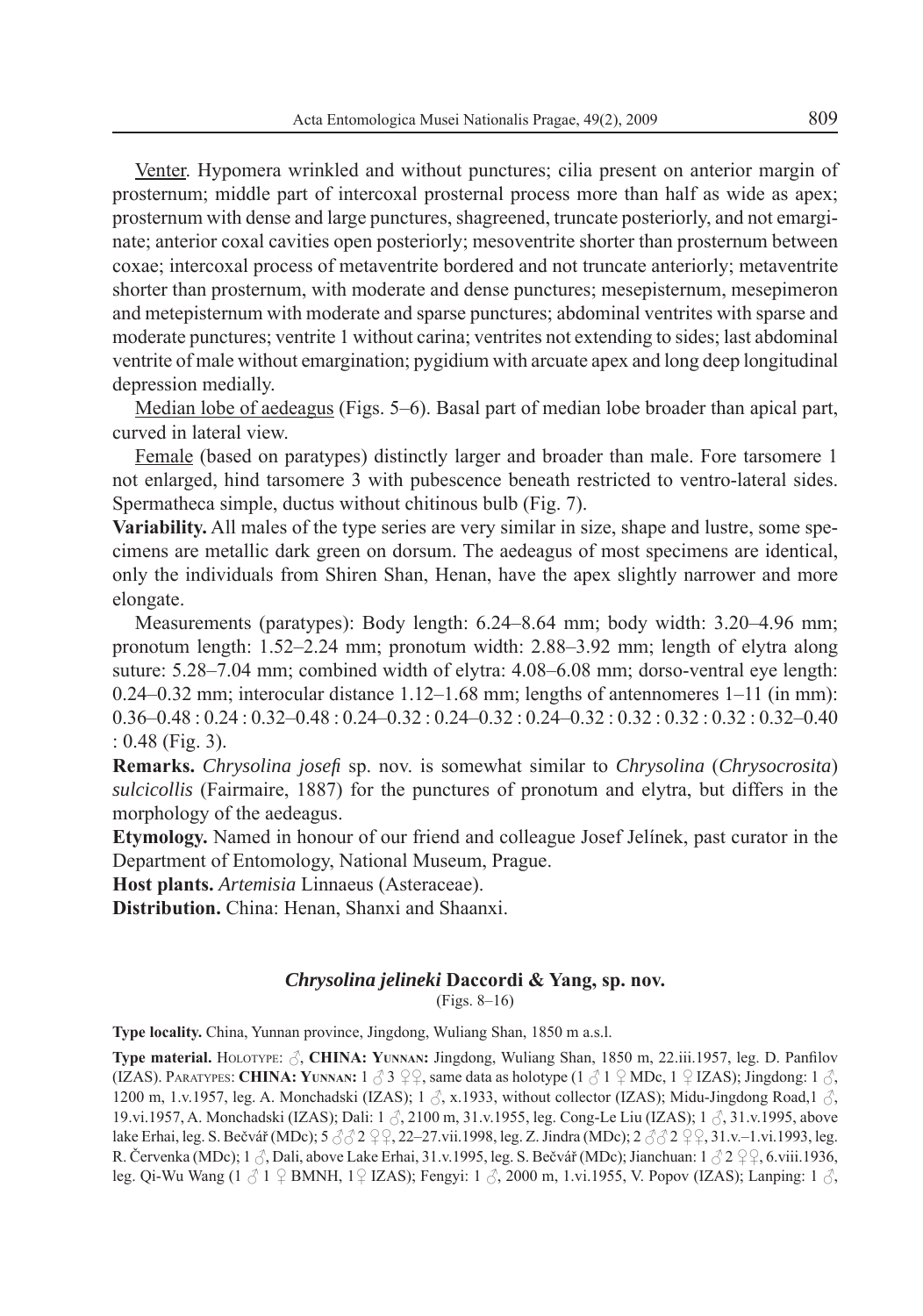2300 m, 21.viii.1984, leg. Shu-Yong Wang (IZAS); Xishuangbanna:  $2 \stackrel{?}{\sim} 3 \stackrel{?}{\sim} 2 \stackrel{?}{\sim} 1200 - 1600$  m, 2.vii.1978, leg. Shu-Yong Wang (IZAS,  $1 \beta 1 \gamma$  MMPC); Lijiang:  $3 \beta \beta 1 \gamma$ , Ganhaizi/Lijiang road, Yulongshan Mts., 2500–2800 m, 24–26.vii.1990, leg. V. Kubáň (MDc); 2  $\varphi$ , Baishui village, 2900–3500 m, 27°08´N, 100°14´E, 7–12.vii.1990, leg. D. Král (MDc);  $3 \nsubseteq$ . Yulong shan mts., 2900–3500 m, 27°01´N, 100°12´E, 24–26.vi.1993, leg. V. Kubáň (MDc); 1  $\Omega$ . Yulong shan mts., 2900–3200 m, 27°00´N 100°12´E, 23–24.vi.1993, leg. V. Kubáň (MDc); Jizu Mts: 2  $\mathcal{A}\mathcal{A}$ , 2800 m, 25°58´N, 100°21´E, 30.v.–3.vi.1993, leg. Bolm (MDc); Xishan:  $1 \stackrel{?}{\sim} 1 \stackrel{?}{\sim} 2300$  m, 24°57´N, 102°38´E, 27.vi.1993, leg. Bolm (MDc); Cangshan:  $2 \text{ } \text{\ensuremath{\beta}} \text{ } \text{\ensuremath{\beta}} 2 \text{ } \text{\ensuremath{\zeta}} \text{ } 2, 2800 \text{ m}, 25^{\circ}38^{\circ}$ N 100°09´E, 6.vi.1993, leg. Bolm (MDc); Cangshan: 4  $3/3$   $9/3$ , 2600–3100 m, 25°38´N, 100°09´E, 5–6.vi.1993, leg. V. Kubáň (MDc); Heishu: 1  $3/1$   $9/3$ . 35 km N Lijiang, 23°13´N, 100°19′E, 18.vi.–4.vii.1993, leg. S. Bečvář (MDc).

**Diagnosis.** Bronze with metallic purple; hind wings absent; pronotum lacking setigerous punctures on both anterior and posterior corners; elytra slightly shagreened and with regular double striae, interstrial punctures small and very sparse; inner edge of epipleuron with bristles along apical third of its length; hind tarsomere 3 complete and entirely pubescent beneath; hypomeron without punctures and without notopleural suture; pygidium with shallow median groove; basal part of median lobe much narrower than apical part, flagellum slender and long.

**Description** (based on holotype). Colour. Bronze with metallic purple; antennomeres  $1-4$ and claws reddish brown.

Body. Length: 5.92 mm; width: 3.20 mm; elongate, moderately large (Fig. 8), convex in lateral view; hind wings absent.

Head. Anterofrontal ridge sinuous; clypeus trapezoidal, with sparse pubescence and without punctures, base not raised; middle part of labrum incised; frons smooth, with sparse, small punctures; coronal suture present, frontal suture present but not very distinct; vertex with sparse and small punctures; eyes elliptic, interocular distance 1.28 mm, dorso-ventral eye length 0.64 mm; outer surface of mandible with sparse pubescence and moderately large and dense punctures; maxillary palpomere 3 shorter than palpomere 4, apex of the latter truncate. Antennae extending to base of elytra, with narrow segments; lengths of antennomeres 1–11  $(in mm): 0.32 : 0.16 : 0.24 : 0.16 : 0.16 : 0.16 : 0.24 : 0.32 : 0.32 : 0.32 : 0.48$  (Fig. 9).

Prothorax. Length: 2.72 mm; width: 1.28 mm. Cilia of anterior margin present, anterior margin bordered, posterior margin bordered; lateral margin slightly dilated anterior to middle, distinctly visible from above, lacking setigerous punctures on both anterior and posterior corners; punctures on disc sparse and small, same as those on head, punctures laterally to disc slightly larger.

Scutellum. Subtriangular, with sparse punctures.

Elytra. Length along suture: 4.32 mm; combined width: 3.52 mm; humeral calli present; elytra with regular double striae, sutural striole present, punctures as strong as those on sides of pronotum, interstrial punctures small and very sparse, elytra slightly shagreened. Epipleuron horizontal, smooth, outer border sharp, inner edge with bristles along apical third of its length.

Legs. Apices of all tibiae not expanded externally; hind tarsomere 3 complete and entirely pubescent beneath, with shallow emargination (Fig. 11); relative lengths of hind tarsomeres: 5>1>3>2, tarsomere 5 not ventrally toothed; tarsal claws simple.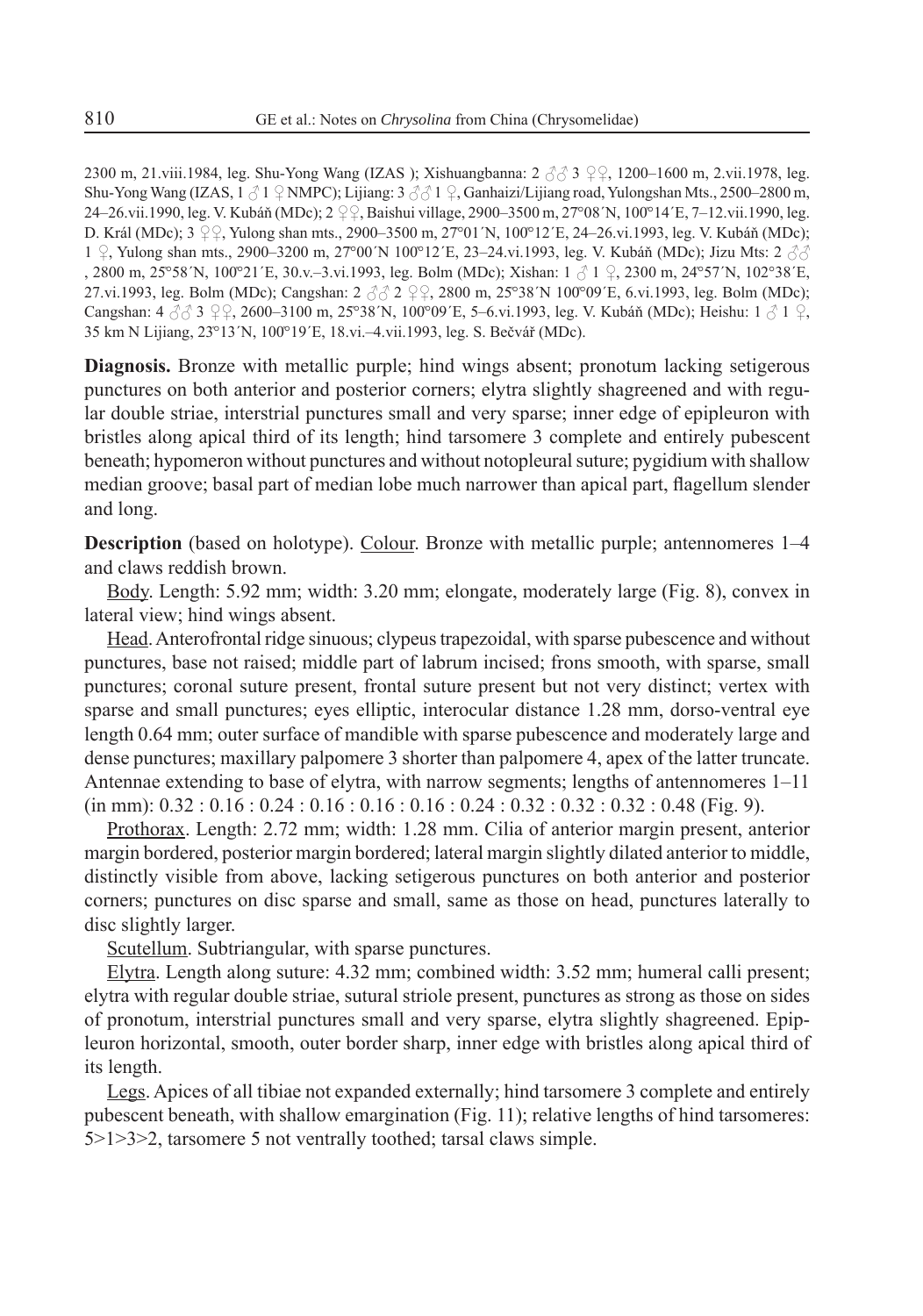

Figs. 8–16. *Chrysolina* spp. 8–14 – *C. jelineki* sp. nov. 8 – habitus; 9 – antenna, male; 10 – antenna, female; 11 – fore tarsus, male, dorsal view; 12 – fore tarsus, female, dorsal view; 13 – aedeagus, dorsal view; 14 – aedeagus, lateral view. 15–16 – *C. dohertyi* Maulik, 1926 (syntype, Burma). 15 – aedeagus, dorsal view; 16 – aedeagus, lateral view.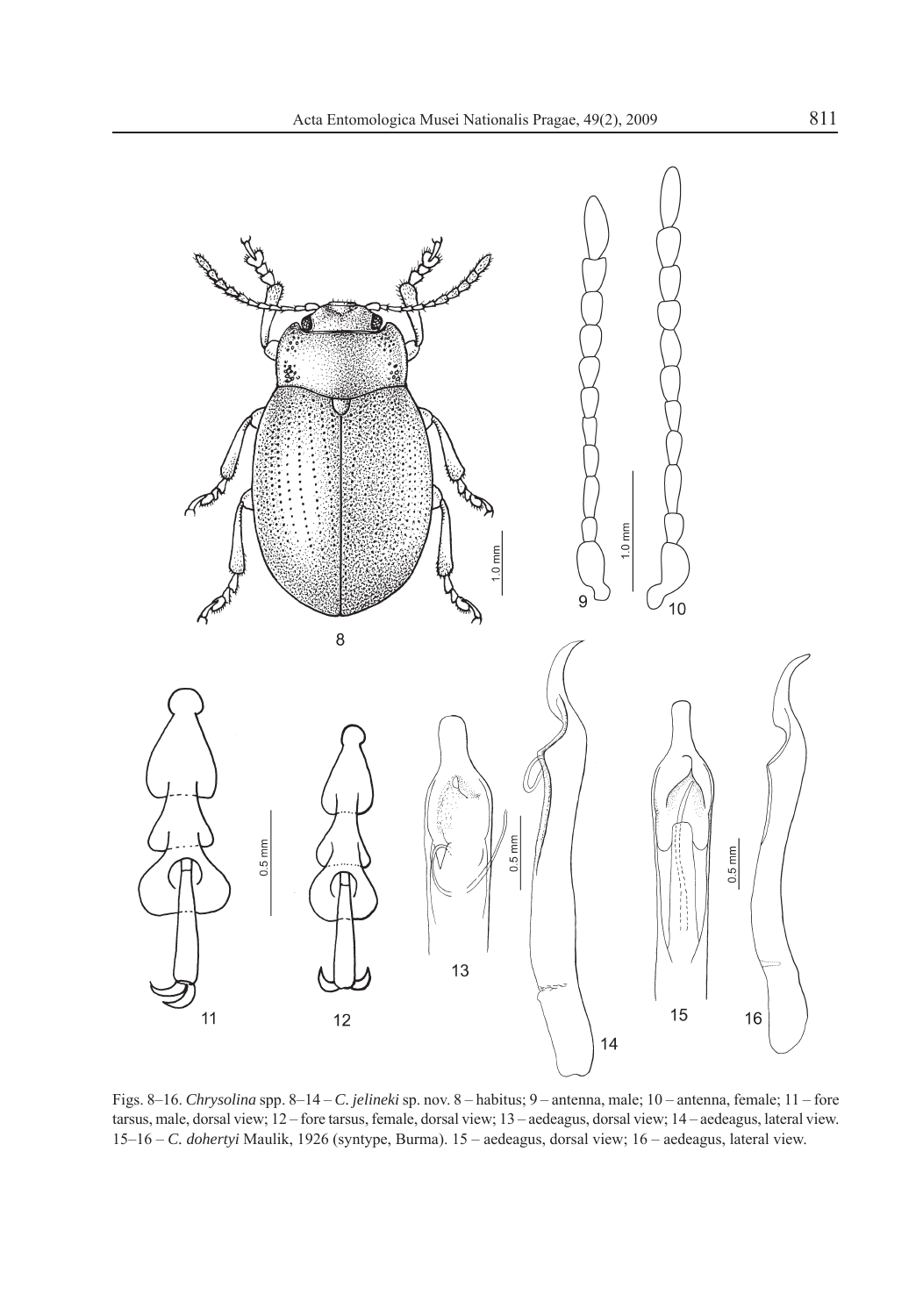Venter. Hypomeron without punctures and without notopleural suture; cilia present on anterior margin of prosternum; middle part of intercoxal prosternal process more than half as wide as apex; prosternum without punctures, truncate posteriorly, not emarginate; anterior coxal cavities open posteriorly; mesoventrite shorter than prosternum between coxae; intercoxal process of metaventrite bordered anteriorly, metaventrite shorter than prosternum; mesepisternum without punctures, mesepimeron and metepisternum with small and sparse punctures; abdominal ventrites with sparse and small punctures; ventrite 1 without carina, last ventrite of male without emargination; pygidium with arcuate apex and shallow groove medially.

Median lobe of aedeagus (Figs. 13–14). Basal part of median lobe much narrower than apical part; flagellum slender and long.

Females on average slightly larger and broader than males. Spermatheca simple, ductus common, without chitinous bulb (Fig. 29).

**Variability.** All specimens more or less similar in shape and lustre.

Measurements (paratypes): Body length: 5.76–6.56 mm; body width: 3.04–3.36 mm; pronotum length: 2.56–2.88 mm; pronotum width: 1.12–1.28 mm; length of elytra along suture: 4.32–4.96 mm; combined width of elytra: 3.52–3.84 mm; dorso-ventral eye length: 0.62–0.32 mm; interocular distance: 0.96–1.28 mm; average lengths of antennomeres 1–11 (in mm): 0.32–0.36 : 0.16 : 0.24–0.28 : 0.16–0.18 : 0.16–0.18 : 0.16–0.18 : 0.24 : 0.32 : 0.32 : 0.32 : 0.48 (Fig. 10).

**Remarks.** *Chrysolina jelineki* sp. nov. is similar to *C. dohertyi* Maulik, 1926. Both species have double striated elytra, sparse interstrial punctures, and similar aedeagi. However, *C. jelineki* differs in having antennomeres 6–11 not strongly thickened, the scutellum with sparse punctures, and the apex of aedeagus broader in dorsal view (Figs. 13–16). BECHYNĚ (1950) regarded *C. dohertyi* as a member of the subgenus *Anopachys* Motschulsky, 1860, but DAC-CORDI (1980) included it in the subgenus *Hypericia* Bedel, 1899 because of the double row of punctures on the elytra. However, BIEŃKOWSKI (2001) considered that this species has some character states which differ from *Hypericia*, such as the pronotal lateral depression separated from the disc by a wide impression covered with large punctures basally, conspicuous shape of the aedeagus (flat with a narrow and long apical projection and very narrow, whip-shaped flagellum), and concluded that this combination of characters makes it difficult to include *C. dohertyi* in *Hypericia.* We agree with his opinion here and we leave *C. jelineki* sp. nov. in an uncertain position similar to *C. dohertyi* for the time being.

**Etymology.** Named with respect and affection for Josef Jelínek, past curator in the Department of Entomology, National Museum, Prague.

**Distribution.** China: Yunnan.

#### *Chrysolina* **(***Pezocrosita***)** *kozlovi* **Lopatin, 1988**

(Figs. 17–28)

*Chrysolina* (*Pezocrosita*) *kozlovi* Lopatin, 1988: 586.

**Type locality.** China, Qinghai, river Chok-Chu.

**Type material examined.** HOLOTYPE:  $\beta$ , River Chok-Chu, at the end of August 1900, 11–12000 feet [translated from Russian] / *Chrysolina (Pezocrosita) kozlovi*, sp. n., det. I. Lopatin (ZIN).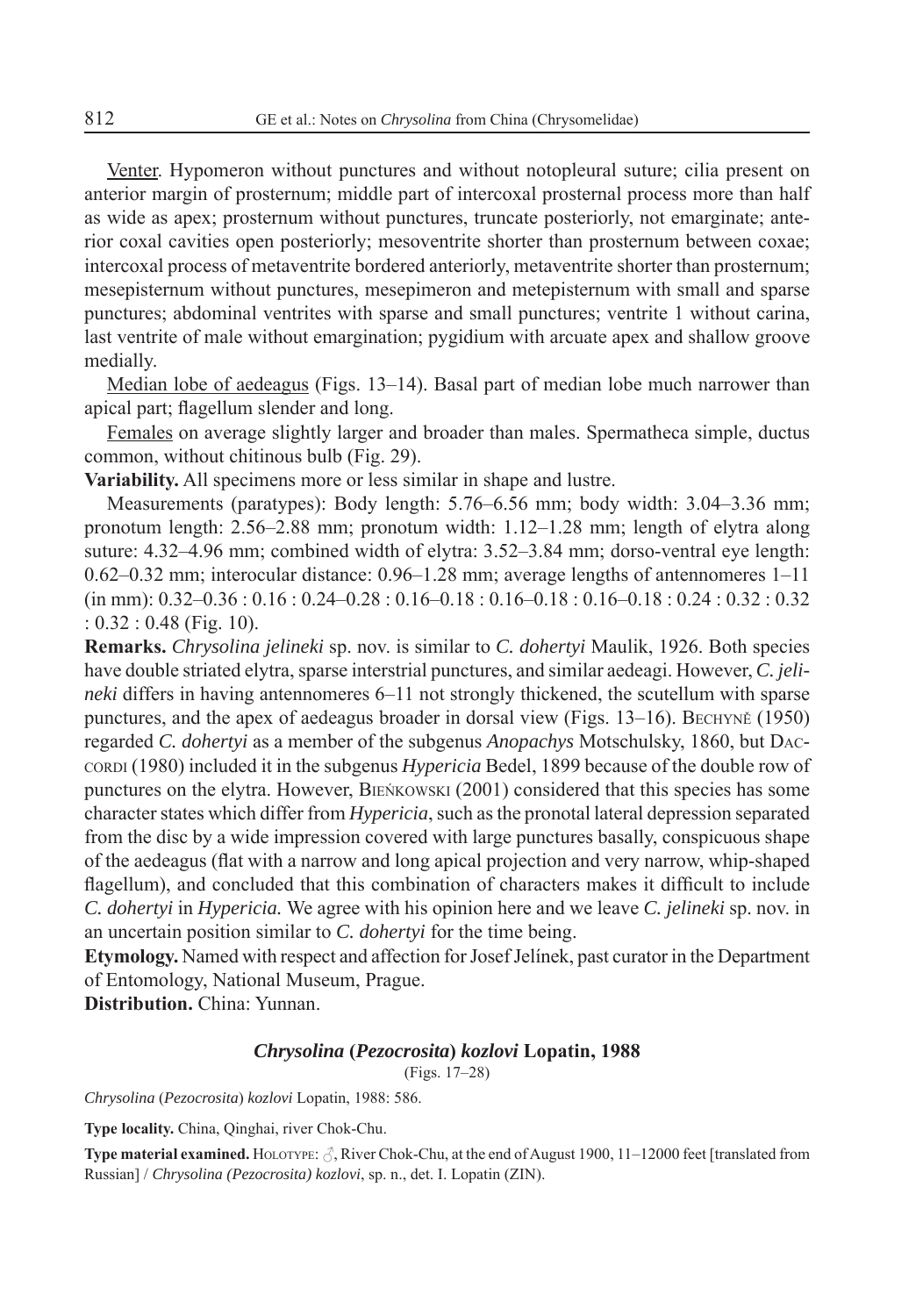**Additional material examined. CHINA: OINGHAI:** Nangqén, 3700 m, 7.vi.1965, 56  $\beta$   $\beta$  45  $\beta$  leg. Shuyong Wang (IZAS,  $1\text{ and }$  MDc); Yushu, 3750 m, 30.vii. 1960, 16  $\text{ and }$  15  $\text{ }$   $\text{ }$   $\text{ }$ ,  $\text{ }$   $\text{ }$   $\text{ }$   $\text{ }$   $\text{ }$   $\text{ }$   $\text{ }$   $\text{ }$   $\text{ }$   $\text{ }$   $\text{ }$   $\text{ }$   $\text{ }$   $\text{ }$   $\text{ }$   $\text{ }$   $\text{ }$   $\text{ }$   $\text$ – Nangqén, 30 km N Nangqén, ca. 3500 m, 24.vi.1995, 14  $\textcircled{3} 8 \textcircled{2}$ , leg. Rejsek (MDc); 20 km N Nangqén, cultural steppe, ca. 3300 m; 32°16´N 96°29´E, 5–6.vii.1995, 17 3 ∂ 11 9 º, leg. J. Turna (MDc); Road Toramarkog, Nangqén Valley, 26–27.vi.1995, 1  $\beta$  2  $\mathcal{Q}$ , leg. J. Kaláb (MDc). **TIBET:** Mila, 4600–4800 m, 15 km S of Bangda, 20.vi.1997,  $4 \text{ }\partial/\partial 3 \text{ }$  9  $\text{ }\Omega$ , leg. A. Wrzecianko (MDc); Bachen Nala 2 km W, 4100 m, 7.vii.1995, 1  $\text{ }\Omega$ , leg. S. Dacatra (MDc).

**Diagnosis.** Aeruginous with metallic purple; hind wing absent; pronotum lacking setigerous punctures on both anterior and posterior corners, disc with deep lateral longitudinal depression from base until middle part of pronotum, with dense punctures in depression near lateral side; elytra with regular separate striae, inner edge of epipleuron with bristles along apical third of its length; hind tarsomere 3 complete, entirely pubescent beneath in male and pubescent ventro-laterally in female; pygidium with arcuate apex and long, deep, longitudinal median depression.

**Redescription.**Colour. Head, pronotum, scutellum, and elytra aeruginous with metallic purple; eyes dark brown; antennae yellowish brown, legs yellowish brown; labrum and underside of body reddish brown; mandible yellowish brown, apical part black; maxillary and labial palpi and underside of head yellowish brown.

Body. Length: 4.56–5.76 mm; width: 3.04–3.60 mm; ovoid, moderately large, convex in lateral view. Hind wings absent (Fig. 17).

Head. Anterofrontal ridge sinuous; clypeus trapezoidal, with small, sparse punctures and sparse pubescence, base not raised; middle part of labrum incised; frons smooth, with sparse, small punctures; coronal suture present, frontal suture absent; vertex with sparse and small punctures; eyes elliptic, dorso-ventral eye length 0.24–0.32 mm, interocular distance 1.28–1.36 mm; mandible strong, outer surface with sparse pubescence; maxillary palpomere 3 shorter than palpomere 4, apex of the latter truncate. Antennae exceeding base of elytra; subapical segments flattened, broader than long; lengths of antennomeres  $1-11$  (in mm):  $0.24-0.28$ : 0.16 : 0.16 : 0.16 : 0.12–0.14 : 0.12–0.14 : 0.12–0.14 : 0.12–0.14 : 0.16 : 0.16–0.20 : 0.24–0.28 (Figs. 18, 19).

Prothorax. Length: 1.44–1.68 mm; width: 2.96–3.20 mm. Cilia on anterior margin of pronotum present, anterior margin and posterior margin bordered; lateral margin not strongly dilated anterior to middle, barely visible from above and lacking setigerous punctures on both anterior and posterior corners; punctures on central part small and sparse, same as those on head; punctures lateral to disc much larger and denser; disc with deep lateral longitudinal depression from base until middle part of pronotum, with dense punctures in depression near lateral side.

Scutellum. Half-rounded, with sparse punctures.

Elytra. Length along suture: 4.08–4.64 mm; combined width: 3.44–4.24 mm. Humeral calli present; elytra with regular separate striae, sutural striole present, punctures larger than those on side of pronotum; interstrial punctures small and sparse, shargeened especially in apical third. Epipleuron horizontal, smooth, outer edge sharp, inner edge of epipleuron with bristles along apical third of its length.

Legs. Apices of all tibiae not expanded externally; hind tarsomere 3 complete and entirely pubescent beneath and with shallow emargination in male (Fig. 20), pubescent ventro-laterally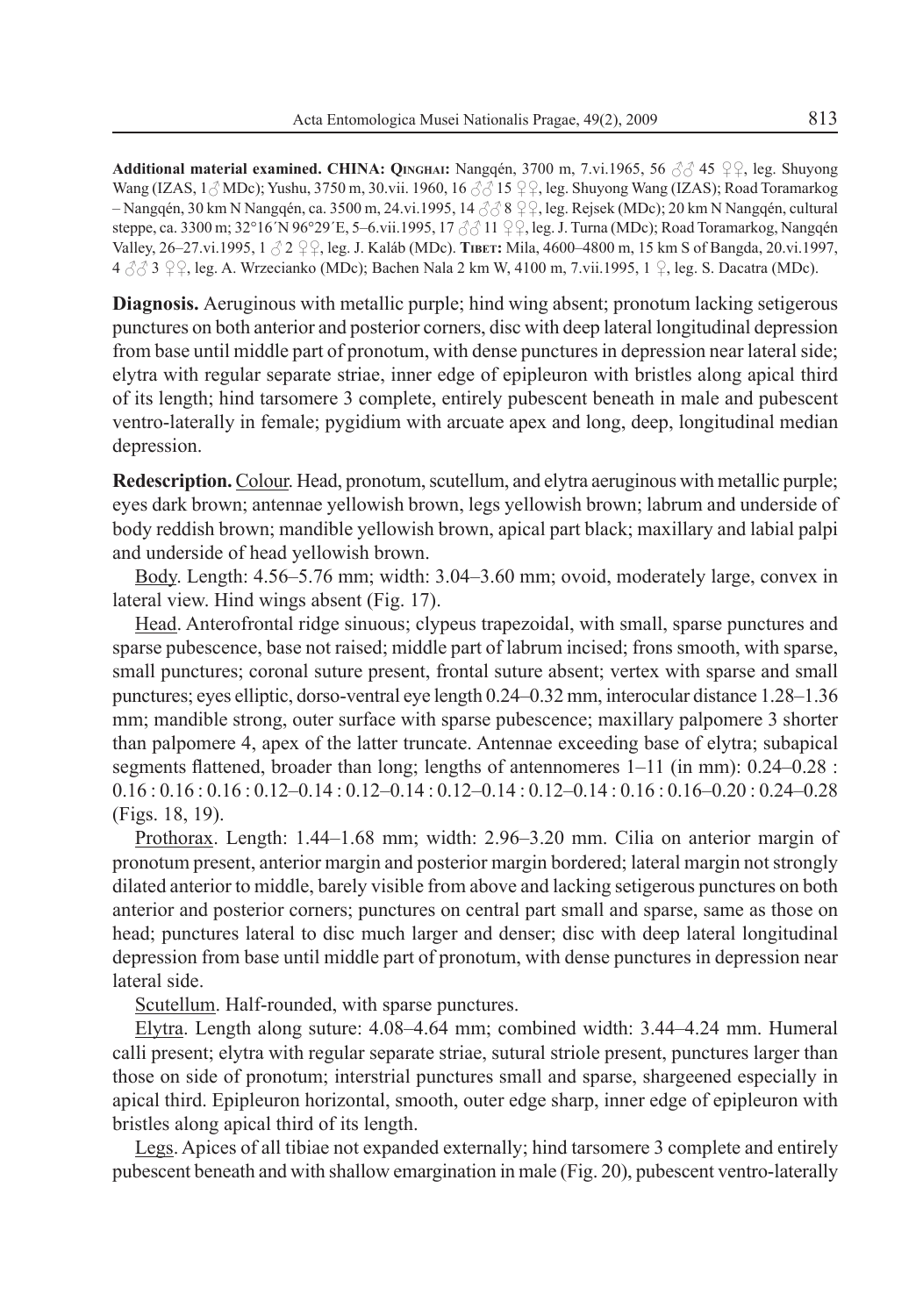

Figs. 17–28. *Chrysolina* (*Pezocrosita*) *kozlovi* Lopatin, 1988. 17 – habitus; 18 – antenna, male; 19 – antenna, female; 20 – fore tarsus, male, dorsal view; 21 – aedeagus, dorsal view (specimen from Qinghai, Nangqén, 3700 m); 22 – aedeagus (same specimen as in Fig. 21), lateral view; 23 – aedeagus, dorsal view (specimen from Tibet, Mila); 24 – aedeagus (same specimen as in Fig. 23), lateral view; 25 – aedeagus, dorsal view (specimen from southeastern Qinghai, road Toramarkog-Nangqén); 26 – aedeagus, lateral view (same specimen as in Fig. 25); 27 – aedeagus, dorsal view (specimen from southern Qinghai, 20 km north of Nangqén); 28 – aedeagus, lateral view (same specimen as in Fig. 27).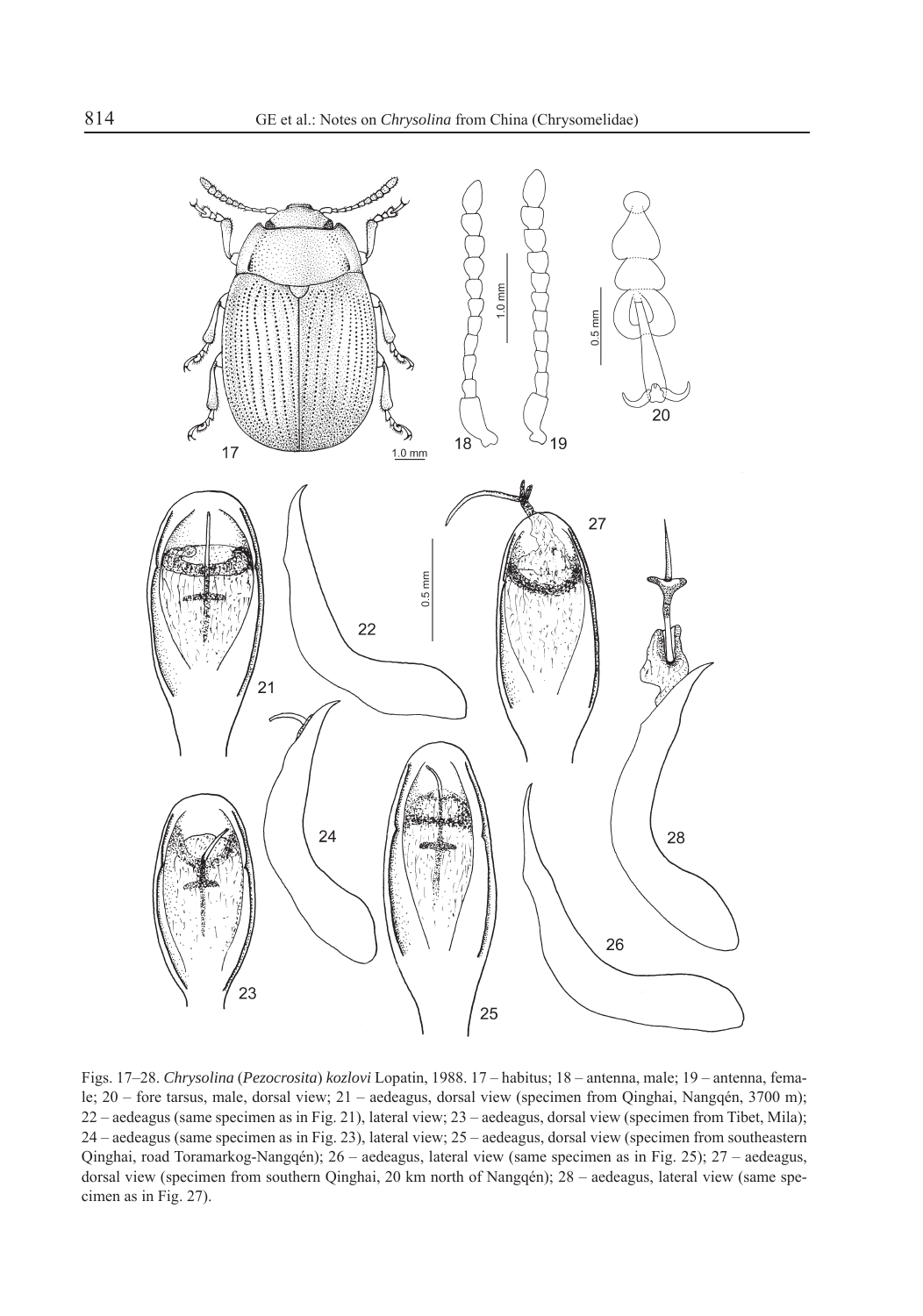

Figs. 29–36. 29 – *Chrysolina jelineki* sp. nov., spermatheca. 30–36 – *C.* (*Pezocrosita*) *kozlovi* Lopatin, 1988, larva. 30–31 – head, lateral view; 32 – habitus, lateral view; 33 – habitus, with membrane outside; 34 – habitus, dorsal view; 35–36 – habitus, lateral view. Abbreviations: A – abdomen; an – antennae; eb – egg burster; F – frons; lplp – labial palpi; md – mandible; MtL – hind leg; mxp – maxillary palpi; Pn – pronotum; PrL – proleg; sta – stemmata.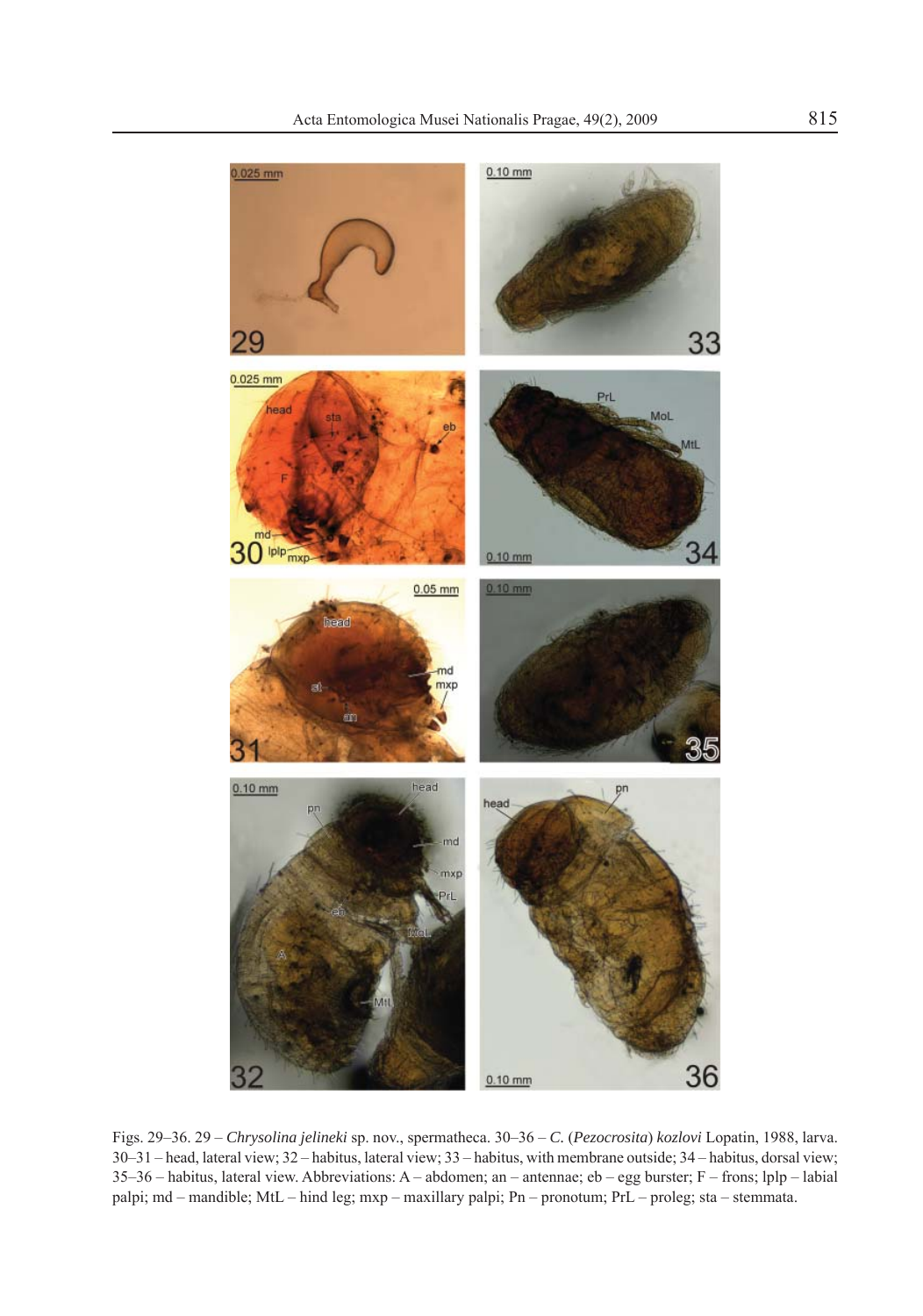in female; relative lengths of hind tarsomeres:  $5>1>3>2$ , tarsomere 5 not ventrally toothed; tarsal claws simple.

Venter. Hypomeron without punctures and without notopleural suture; cilia present on anterior margin of prosternum; middle part of intercoxal prosternal process more than half as wide as apex; prosternum, mesoventrite and metaventrite with moderate and sparse punctures; prosternum truncate posteriorly, not emarginate; anterior coxal cavities open posteriorly; mesoventrite shorter than prosternum between coxae; intercoxal process of metaventrite bordered and truncate anteriorly, metaventrite shorter than prosternum; mesepisternum, mesepimeron and metepisternum with small and sparse punctures; abdominal ventrites with moderate and sparse punctures; ventrite 1 without carina, last ventrite of male slightly sinuated on either side of middle of apex; pygidium deeply grooved medially, with arcuate apex.

Median lobe of aedeagus (Figs. 21–28). Basal part of median lobe little narrower than apical part, base not fissured, flagellum well developed, cross-shaped before apex (Figs. 21, 23, 25, 27).

Females slightly larger and broader, but not significantly different from males; punctures of pronotum denser than in males; fore tarsomere 1 much thinner and more slender than in males. Spermatheca absent.

Larva. *Chrysolina kozlovi* is most likely viviparous: we have found well-developed firstinstar larvae inside the abdomen of one mature female. The larvae have typical characters of *Chrysolina*: body convex, yellowish brown, head darker; body length: 1.06–1.28 mm; body covered with setae all over the surface; antennae, mouthparts and stemmata well developed; abdomen without pygopod; meso- and metathorax and abdominal segment 1 with a pair of egg bursters; tubercles unclear or not developed; claws simple.

**Variability.** All males of the type series are very similar in size, shape and lustre. The shape of the aedeagus, however, slightly differs in specimens from different localities and even in different specimens from the same locality (Figs. 21–28). In some specimens, the elytral punctures are not very clear and the lateral depression of pronotum are complete along the whole pronotal length. In two specimens examined, the body colour is violet; another specimen is dark green with a violet reflection on the pronotum.

**Discussion.** We consider a redescription of *C. kozlovi* necessary because of its remarkable variability. The shape of the aedeagus varies between different localities as well as between specimens from the same locality. Such phenomenon has been indicated only for a few other species (BIEŃKOWSKI 1998, KIPPENBERG 2004). Further studies are necessary to understand possible subspecific structure of *C. kozlovi* in the alpine regions of southwestern China.

**Remarks.** *Chrysolina* (*Pezocrosita*) *kozlovi* Lopatin is somewhat similar to *C.* (*P.*) *yupeiyuae* Lopatin, 1998 for the punctures of pronotum and elytra and the coloration of the body, but differs in the morphology of the aedeagus.

**Distribution.** China: Qinghai and Tibet.

## **Nomenclatorial notes on** *Doeberlia* **Warchałowski, 2007**

WARCHAŁOWSKI (2007) established a new genus, *Doeberlia* Warchalowski, 2007, with the type species *Doeberlia subopaca* Warchałowski, 2007 from Hunan, China. He based the diagnosis of *Doeberlia* on the absence of bristles on the inner margin of epipleura and a very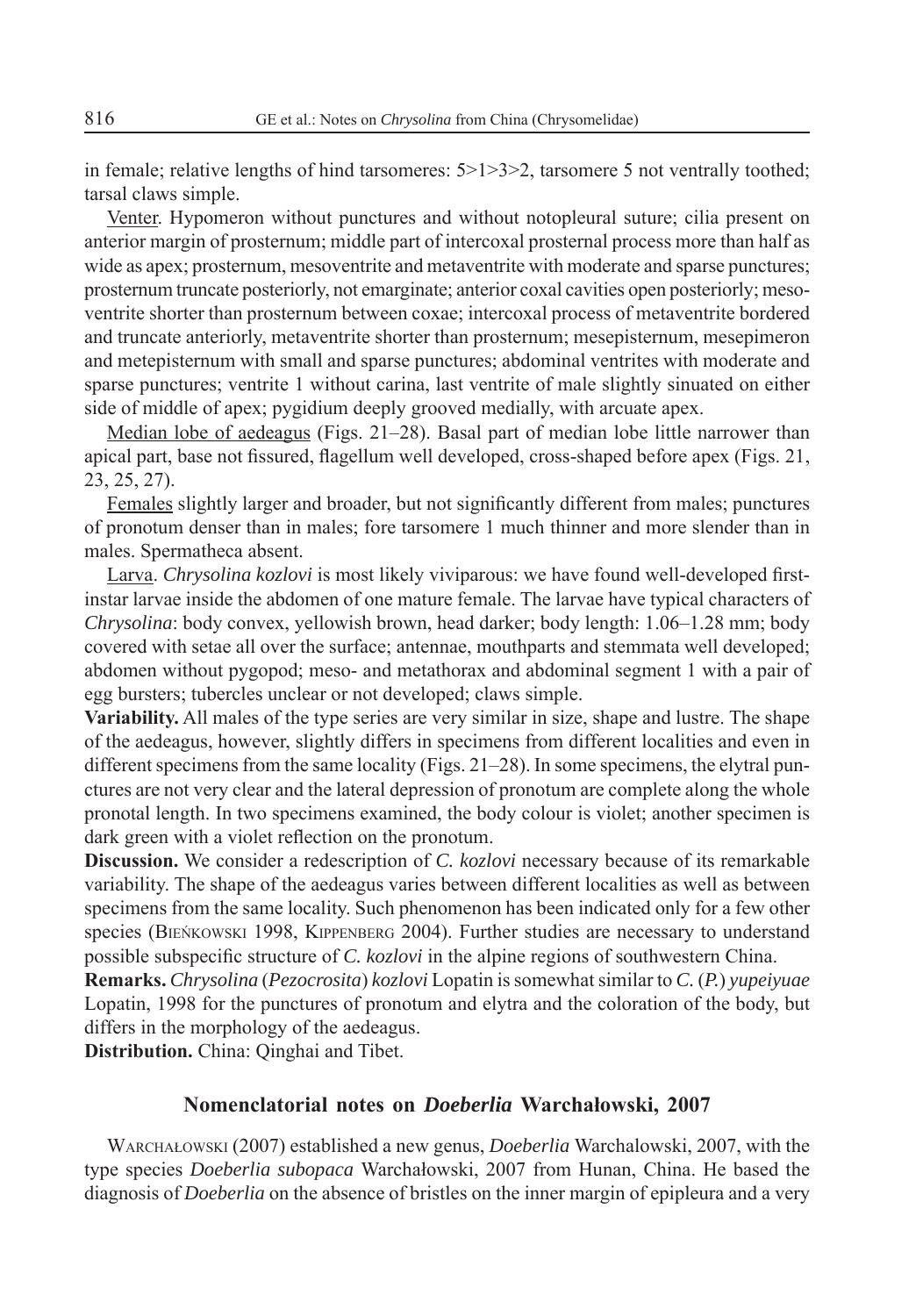peculiar aedeagus. Bristles on the inner margin of epipleura are, however, absent also in some subgenera of the genus *Chrysolina*, such as *Timarchida* Ganglbauer, 1897, *Timarchomela*  Achard, 1922, and *Semenowia* Weise, 1889. Moreover, we found at least one species assigned to *Chrysolina* from China with the same type of "peculiar aedeagus", namely *Chrysolina*  (*Timarchomela*) *aeneolucens* (Achard, 1922). Therefore, we consider this combination of characters as insufficient to establish a separate genus and propose to treat *Doeberlia* as a new synonym of *Timarchomela*.

The species-group name *Chrysolina* (*Timarchomela*) *subopaca* (Warchałowski), comb. nov. is, however, preoccupied by *Chrysolina subopaca* (Rogers, 1856) which is currently treated as a synonym of *C.* (*Allohypericia*) *inornata* (Rogers, 1856) (BIEŃKOWSKI 2001). To replace the secondary homonymy arising from the transfer of *Doeberlia subopaca* Warchałowski to *Chrysolina*, we propose a new substitute name for it, *Chrysolina* (*Timarchomela*) *doeberli* Daccordi & Yang, nom. nov., according to Art. 60.3 of ICZN (1999) and in order to honour our meritorious colleague Manfred Döberl.

#### *Chrysolina* **(***Timarchomela***) Achard, 1922**

*Timarchomela* Achard, 1922: 17. Type species: not designated.

*Doeberlia* Warchałowski 2007: 481–482, **syn. nov.** Type species: *Doeberlia subopaca* Warchałowski, 2007, by monotypy.

#### *Chrysolina* **(***Timarchomela***)** *doeberli* **Daccordi & Yang, nom. nov.**

*Doeberlia subopaca* Warchałowski, 2007: 481–482. Secondary homonym to *Chrysolina subopaca* Rogers, 1856: 36.

## **Acknowledgements**

We are indebted to David Furth, Horst Kippenberg and Yuri Mikhailov for reading, correcting and improving the manuscript. This study was supported by a major grant from the National Science Foundation of China (Grant No. 30970390).

## **References**

- BECHYNĚ J. 1950: 7e Contribution à la connaissance du genre Chrysolina Motsch. (Col. Phytophaga Chrysomelidae). *Entomologische Arbeiten aus dem Museum Frey* (München) **1**: 47–185.
- BIEŃKOWSKI A. 1998: Revision of the subgenus Anopachys Motschulsky, 1860 of the genus Chrysolina Motschulsky, 1860 (Coleoptera: Chrysomelidae: Chrysomelinae). *Genus* **9**: 95–153.
- BIEŃKOWSKI A. 2001: A study on the genus Chrysolina Motschulsky, 1860, with a checklist of all the described subgenera, species, subspecies, and synonyms (Coleoptera: Chrysomelidae: Chrysomelinae). *Genus* **12**: 105–235.
- BONTEMS C. 1981: *Etude comparative de l'appareil génital femelle de quelques Chrysomelinae ovipares et vivipares, Thèse de doctorat de 3e cycle*. Unpublished thesis, Université Pierre et Marie Curie, Paris 6, 145 pp.
- BONTEMS C. 1984: La viviparité chez les Chrysomelinae. *Bulletin de la Societé d'Entomologie de France* **89**: 973–981.
- BONTEMS C. 1988: Localization of spermatozoa inside viviparous and oviparous females of Chrysomelinae. Pp. 299–316. In: JOLIVET P., PETITPIERRE E. & HSIAO T. H. (eds.): *Biology of Chrysomelidae*. Kluwer Academic Publishers, Dordrecht, 615 pp.
- BONTEMS C. & LEE C. F. 2008: A new case of viviparity among Chrysomelinae. Pp. 260–264. In: JOLIVET P. H., SANTIAGO-BLAY J. & SCHMITT M. (eds.): *Research on Chrysomelidae, vol 1*. Brill, Leiden-Boston, 430 pp.